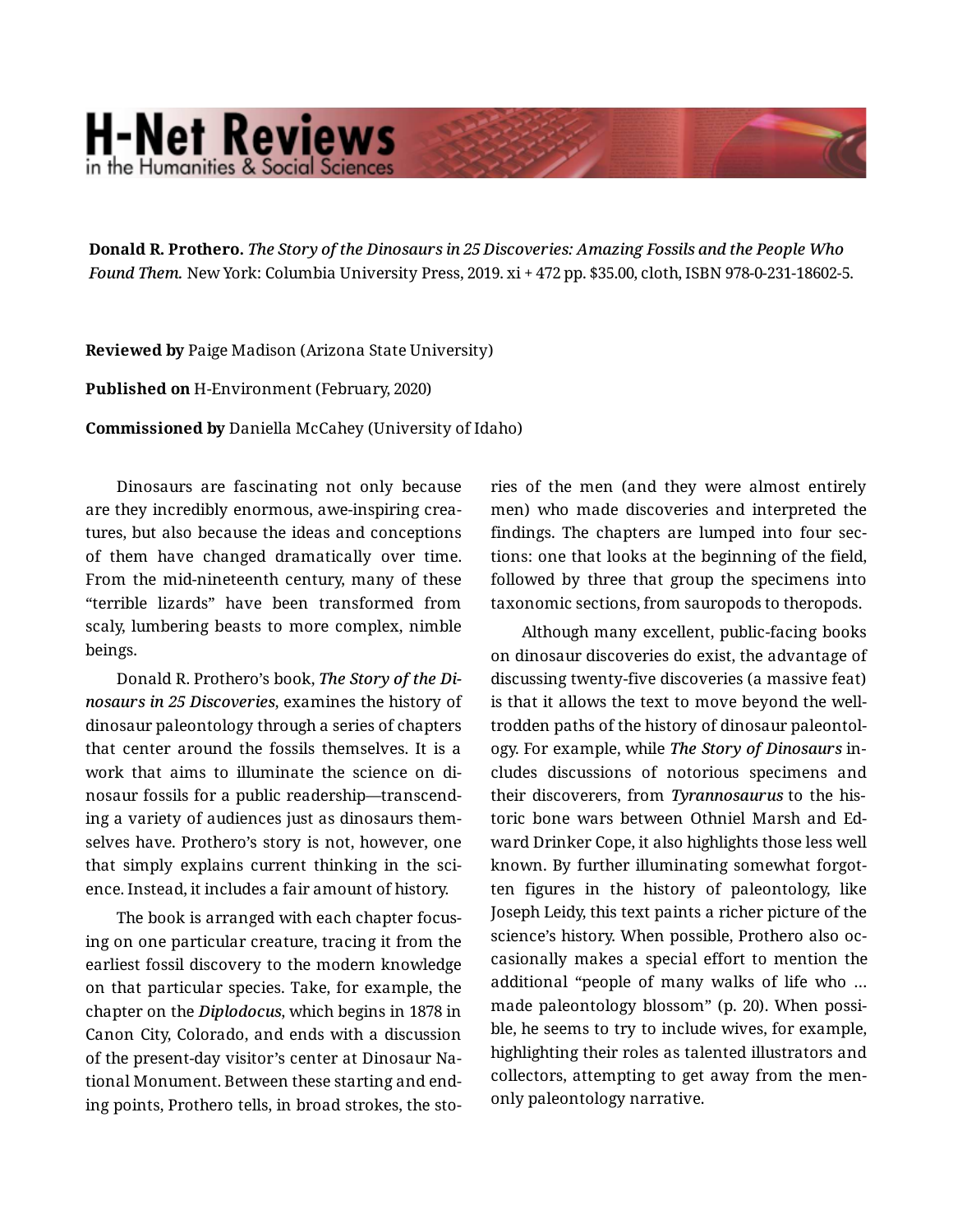The presentation of this book suggests that this is intended to be a very particular type of work: a survey, or introductory read. The text lacks an overall narrative and has a very broad scope. Those looking for a common thread will instead see a series of stories loosely cobbled together. There lacks even a conclusion to draw it all togeth‐ er—we move straight from the triceratops to the index. Each chapter closes, however, with a list of further reading sources and it becomes clear that the intention of this work is to serve as an intro‐ duction to each topic.

Some of the strengths of this work are one and the same with its weaknesses, following a familiar pattern observed when histories of science are written by scientists. Therefore, any critique of the text requires an understanding of what purpose this book is to serve—and whom it is for. Because Prothero is not trained as a historian, it is perhaps not surprising that there are certain shortcomings from the perspective of the formal discipline of the history of science. Some of these shortcomings, I will argue, should not necessarily be viewed as such, but instead we must keep in mind the intend‐ ed audience and purpose of that book: an intro‐ ductory text for a broad audience. Other short‐ comings, I argue, are worth investigating further, regardless of the book's purpose.

One example of a shortcoming that might be seen as relatively minor and merely discipline-spe‐ cific (yet is still worth mentioning), is the fact that there is little to no mention of larger political, so‐ cial, and cultural factors that influenced the dis‐ coveries and interpretations of these fossils. The focus on the discoverers and their bones stands in stark contrast, for example, to historian of science Lukas Rieppel's book *Assembling the Dinosaur* (2019). Rieppel inspects the relationship between dinosaurs and capitalism, revealing important as‐ pects of funding bodies, politics, and motivations in these dinosaur-hunting endeavors. Thus, he shows that these fossils are inextricably inter‐ twined with their political-economic contexts and

therefore must be viewed within those contexts. Yet again, we find ourselves comparing scholar‐ ship in the history of science to a book that is claiming no such thing.

Additionally, Prothero sometimes falls into the trap of repeating well-worn tropes about historical figures and controversies. For example, in this text Richard Owen is painted as an evil character who was evil in part because of his rivalry with Charles Darwin and the fact that Owen was "insanely jeal‐ ous because his own weird ideas about nature had never gotten any traction" (p. 40). These images of history's bad guys and good guys have been shown in historical literature to be greatly oversimplified, and indeed influenced by factors including who had the power to shape the historical narrative. Therefore, repeating these tropes without any indi‐ cation of that nuance, does a bit of a disservice to history, flattening it while further entrenching sim‐ plistic stereotypes.

While these common snafus are barely criticisms, given that this text does not pretend to be a scholarly work in the history of science, there is one aspect of a lack of historical training that is, I think, troublesome. That is the idea—commonly espoused by scientists who write their own histo‐ ries—that earlier conceptions, which differ from present-day science, can be explained away as simply "biased."

The notion of "bias" appears often in Prothero's text, either referring to biblical bias that "preconditioned" scholars to see fossils through re‐ ligious lenses, or simply to see dinosaurs "incor‐ rectly." For example, in the nineteenth century "the bias of nearly all paleontologists … was that dinosaurs were stupid, slow, sluggish monsters" (p. 31). How are we to understand Prothero's meaning of the word bias here? Historians and sociologists of science have long stressed the inaccuracy of claiming wrong ideas as biased and "correct" ideas as unbiased. This "march to the truth" type of nar‐ rative is an incorrect way to portray knowledge creation.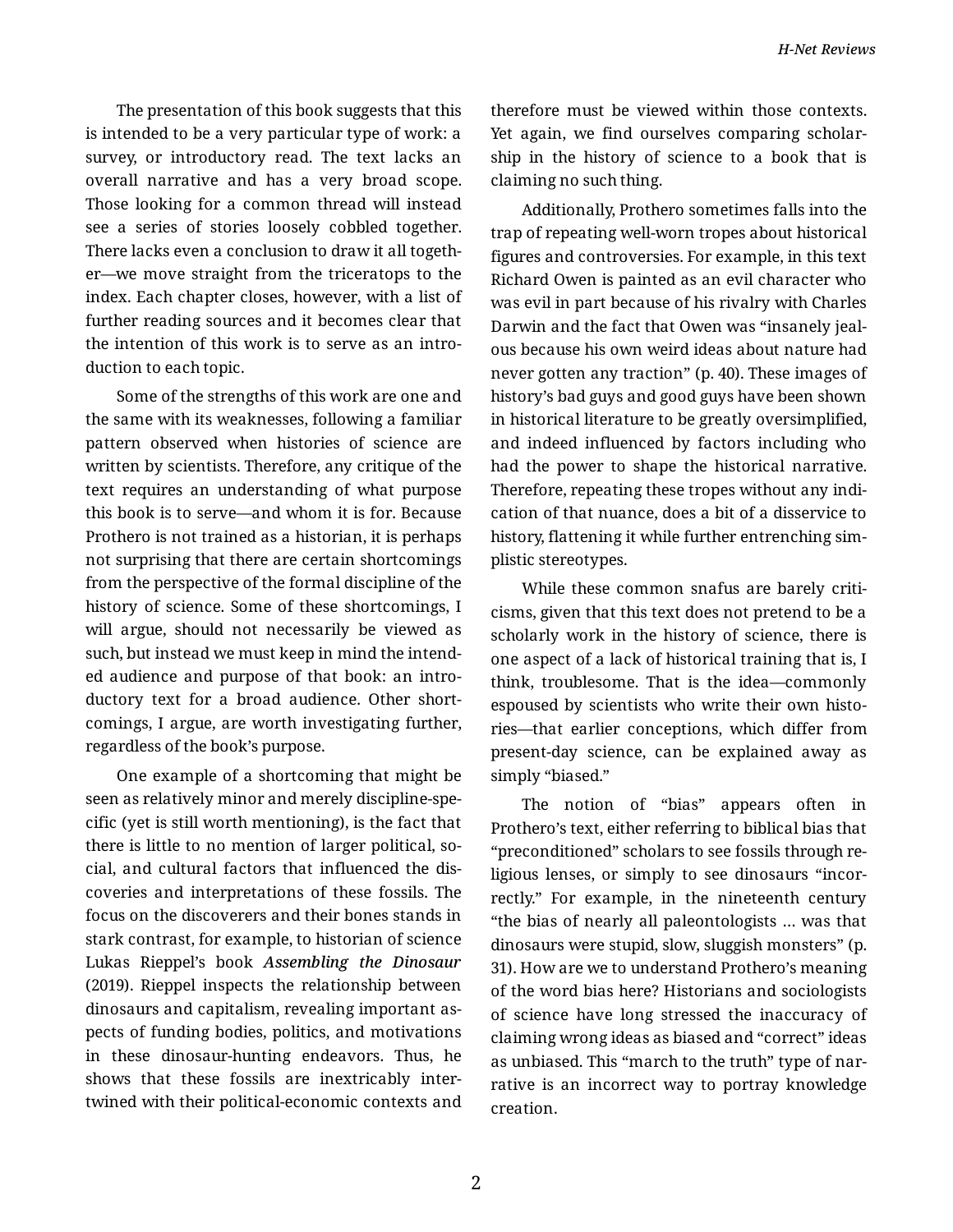In general, this tendency to present history as almost a slideshow of how, exactly, earlier scien‐ tists "got it wrong" throughout the book does a dis‐ service to science in general, it seems to me. Arguing that *Megalosaurus* was initially "badly misin‐ terpreted and reconstructed" treats earlier inter‐ pretations as unfortunate mishaps, rather than crucial parts of the learning process on which later interpretations (themselves provisional) were built (p. 15). Another example is Owen's depiction of *Iguanodon*, which was "even worse." By mock‐ ing Owen's *Iguanodon*—calling it "worse" rather than recognizing it is different from what we envi‐ sion today, what are we gaining? And is all knowl‐ edge not, to some degree, provisional?

There are moments in the text when Prothero is straightforward about the current knowledge of dinosaurs being provisional, and admits that there are things scientists just have not sorted out yet. There is a failure, however, to extend this courtesy to the past. Nature, Prothero tells us, is complex, making it difficult to decipher. Well, so too is histo‐ ry. My question is: what do we gain by looking back, pointing out the "worst" reconstructions, and drawing a line to the present to say, "We have come a long way" (p. 35)?

On the other hand, it is worth examining the other side of the coin: because Prothero is not a historian, he also brings something that many his‐ torians cannot: firsthand experience. He brings color to his stories by weaving in his own experi‐ ence with some of the fossils. And because Prothero is not bogged down in historical nuances, he has the space to weave together a well-illustrat‐ ed, easy-to-read book that is sprinkled with fun anecdotes—like the fact that *Megalosaurus* was al‐ most saddled with the name "Scrotum humanum."

This brings us to the interesting question of what purpose this book is supposed to serve, and how we should then evaluate it. I would argue that this is embedded within a larger question of what texts like these mean for the history of science. Surely many of us in the discipline would prefer to see histories that consider economic and social nu‐ ances. However, there have been criticisms that historians' increasingly narrow intellectual focus is causing a crisis of readership, one that could spell death for the discipline.[1]

Perhaps, then, the history of science can be many things. And this book is one of them. While Prothero's text might be difficult for historians to read, given the occasional stereotypes and simpli‐ fications, might I suggest considering reading it anyway, to open up the realm of what counts as history? Then, perhaps, we can facilitate a conver‐ sation about how to better produce a range of scholarship that attracts wide readership yet still does justice to the rich, complex, nuanced history of science.

## Note

[1]. Steven Shapin, "Hyperprofessionalism and the Crisis of Readership in the History of Science," *Isis* 96, no. 2 (2005): 238-43.